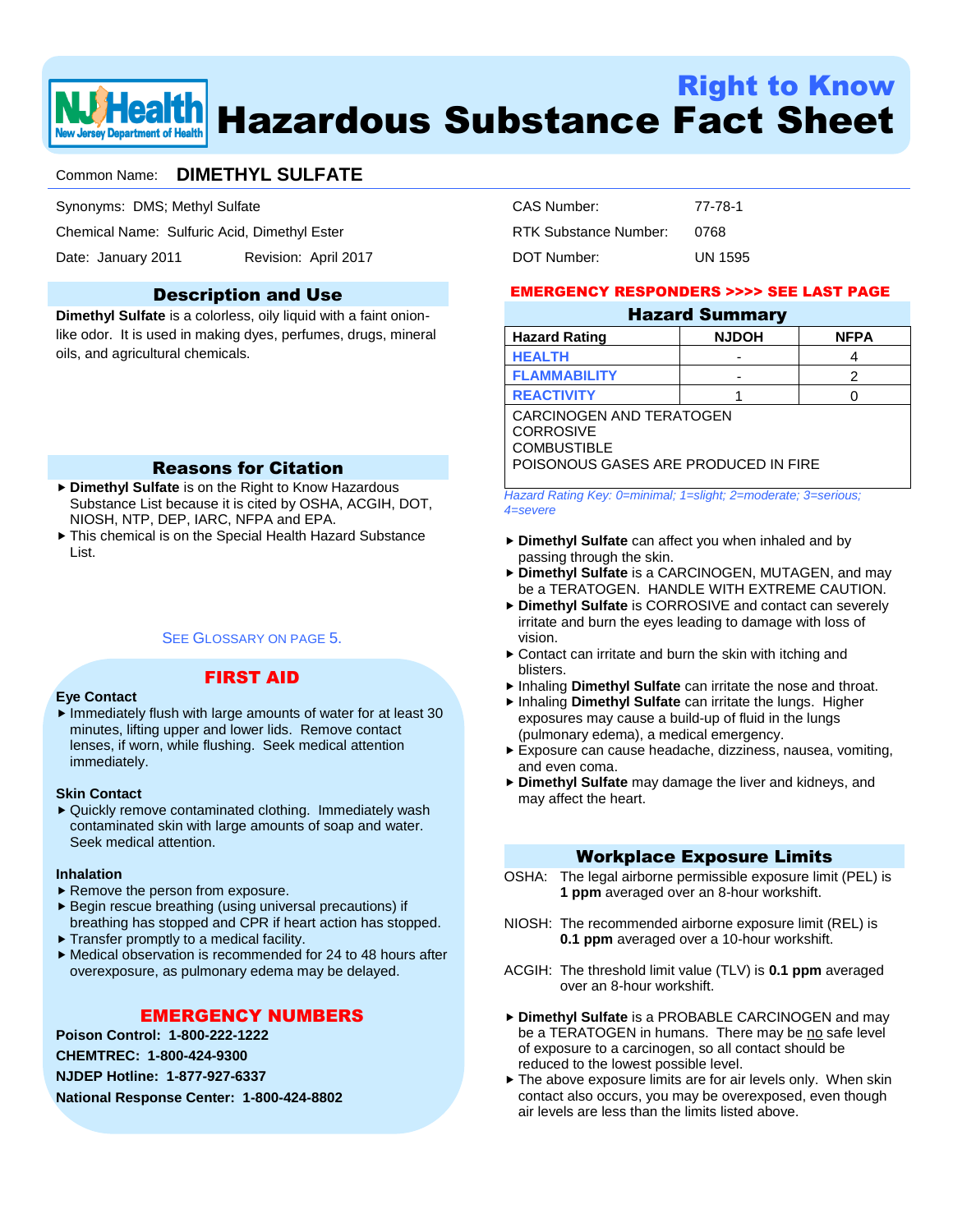### Determining Your Exposure

- Read the product manufacturer's Material Safety Data Sheet (MSDS) and the label to determine product ingredients and important safety and health information about the product mixture.
- For each individual hazardous ingredient, read the New Jersey Department of Health and Senior Services Hazardous Substance Fact Sheet, available on the RTK Program website (http://nj.gov/health/workplacehealthandsafety/right-to-

know/) or in your facility's RTK Central File or Hazard Communication Standard file.

- ▶ You have a right to this information under the New Jersey Worker and Community Right to Know Act, the Public Employees Occupational Safety and Health (PEOSH) Act if you are a public worker in New Jersey, and under the federal Occupational Safety and Health Act (OSHA) if you are a private worker.
- ▶ The New Jersey Right to Know Act and the PEOSH Hazard Communication Standard (N.J.A.C. 12:100-7) requires most employers to label chemicals in the workplace and requires public employers to provide their employees with information concerning chemical hazards and controls. The federal OSHA Hazard Communication Standard (29 CFR 1910.1200) requires private employers to provide similar information and training to their employees.

This Fact Sheet is a summary of available information regarding the health hazards that may result from exposure. Duration of exposure, concentration of the substance and other factors will affect your susceptibility to any of the potential effects described below.

#### Health Hazard Information

#### **Acute Health Effects**

The following acute (short-term) health effects may occur immediately or shortly after exposure to **Dimethyl Sulfate**:

- ▶ Contact can severely irritate and burn the eyes leading to damage with loss of vision.
- Contact can irritate and burn the skin with itching and blisters.
- Inhaling **Dimethyl Sulfate** can irritate the nose and throat.
- Inhaling **Dimethyl Sulfate** can irritate the lungs causing coughing and/or shortness of breath. Higher exposures may cause a build-up of fluid in the lungs (pulmonary edema), a medical emergency, with severe shortness of breath.
- Exposure can cause headache, dizziness, nausea, vomiting, and even coma.

#### **Chronic Health Effects**

The following chronic (long-term) health effects can occur at some time after exposure to **Dimethyl Sulfate** and can last for months or years:

#### *Cancer Hazard*

- **Dimethyl Sulfate** is a PROBABLE CARCINOGEN in humans. There is evidence that it causes cancer of the nasal cavity and brain in animals.
- Many scientists believe there is no safe level of exposure to a carcinogen.

#### *Reproductive Hazard*

- **Dimethyl Sulfate** may be a TERATOGEN in humans since it is a teratogen in animals.
- **Dimethyl Sulfate** has caused CANCER in the offspring of animals exposed during pregnancy.

#### *Other Effects*

- **Dimethyl Sulfate** can irritate the lungs. Repeated exposure may cause bronchitis to develop with coughing, phlegm, and/or shortness of breath.
- **Dimethyl Sulfate** may damage the liver and kidneys, and may affect the heart.

#### Medical

#### **Medical Testing**

For frequent or potentially high exposure (half the TLV or greater), the following are recommended before beginning work and at regular times after that:

- **Lung function tests**
- **Liver function tests**

If symptoms develop or overexposure is suspected, the following are recommended:

- Consider chest x-ray after acute overexposure
- $\blacktriangleright$  Kidney function tests
- $\blacktriangleright$  EKG

Any evaluation should include a careful history of past and present symptoms with an exam. Medical tests that look for damage already done are not a substitute for controlling exposure.

Request copies of your medical testing. You have a legal right to this information under the OSHA Access to Employee Exposure and Medical Records Standard (29 CFR 1910.1020).

#### **Mixed Exposures**

- ▶ Smoking can cause heart disease, lung cancer, emphysema, and other respiratory problems. It may worsen respiratory conditions caused by chemical exposure. Even if you have smoked for a long time, stopping now will reduce your risk of developing health problems.
- More than light alcohol consumption can cause liver damage. Drinking alcohol may increase the liver damage caused by **Dimethyl Sulfate**.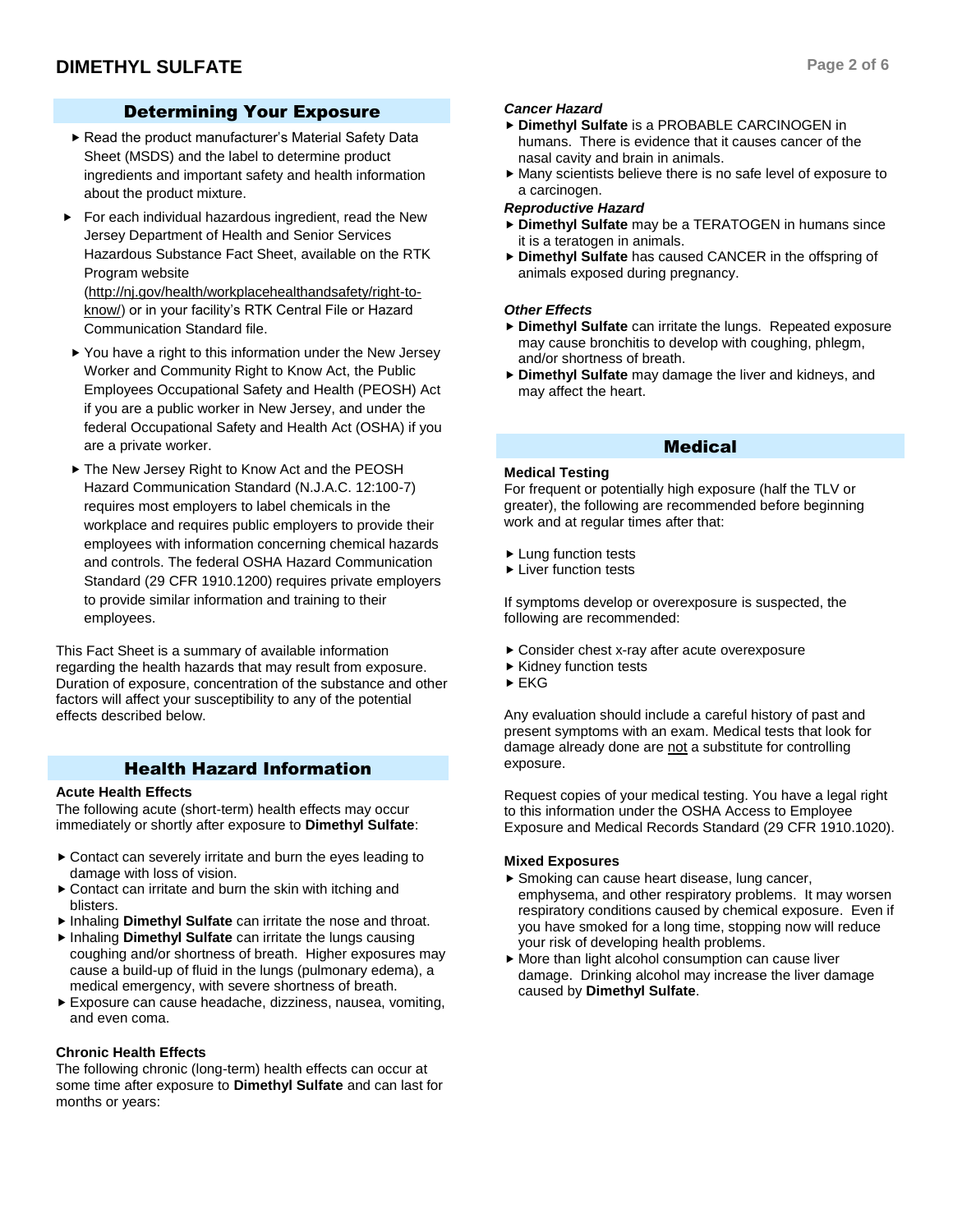### Workplace Controls and Practices

Very toxic chemicals, or those that are reproductive hazards or sensitizers, require expert advice on control measures if a less toxic chemical cannot be substituted. Control measures include: (1) enclosing chemical processes for severely irritating and corrosive chemicals, (2) using local exhaust ventilation for chemicals that may be harmful with a single exposure, and (3) using general ventilation to control exposures to skin and eye irritants. For further information on workplace controls, consult the NIOSH document on Control Banding a[t www.cdc.gov/niosh/topics/ctrlbanding/.](http://www.cdc.gov/niosh/topics/ctrlbanding/)

The following work practices are also recommended:

- Label process containers.
- $\blacktriangleright$  Provide employees with hazard information and training.
- Monitor airborne chemical concentrations.
- Use engineering controls if concentrations exceed recommended exposure levels.
- ▶ Provide eye wash fountains and emergency showers.
- Wash or shower if skin comes in contact with a hazardous material.
- Always wash at the end of the workshift.
- ▶ Change into clean clothing if clothing becomes contaminated.
- ▶ Do not take contaminated clothing home.
- ▶ Get special training to wash contaminated clothing.
- ▶ Do not eat, smoke, or drink in areas where chemicals are being handled, processed or stored.
- Wash hands carefully before eating, smoking, drinking, applying cosmetics or using the toilet.

In addition, the following may be useful or required:

 Where possible, transfer **Dimethyl Sulfate** from drums or other containers to process containers in an enclosed system.

#### Personal Protective Equipment

The OSHA Personal Protective Equipment Standard (29 CFR 1910.132) requires employers to determine the appropriate personal protective equipment for each hazard and to train employees on how and when to use protective equipment.

The following recommendations are only guidelines and may not apply to every situation.

#### **Gloves and Clothing**

- Avoid skin contact with **Dimethyl Sulfate**. Wear personal protective equipment made from material which can not be permeated or degraded by this substance. Safety equipment suppliers and manufacturers can provide recommendations on the most protective glove and clothing material for your operation.
- The recommended glove materials for **Dimethyl Sulfate** are Neoprene, Viton/Butyl and Silver Shield®/4H®.
- The recommended protective clothing material for **Dimethyl Sulfate** is Tychem® SL, C3, TF, BR, TK, Responder, or the equivalent.
- All protective clothing (suits, gloves, footwear, headgear) should be clean, available each day, and put on before work.

#### **Eye Protection**

- Wear indirect-vent, impact and splash resistant goggles when working with liquids.
- Wear a face shield along with goggles when working with corrosive, highly irritating or toxic substances.
- $\triangleright$  Do not wear contact lenses when working with this substance.

#### **Respiratory Protection**

*Improper use of respirators is dangerous.* Respirators should only be used if the employer has implemented a written program that takes into account workplace conditions, requirements for worker training, respirator fit testing, and medical exams, as described in the OSHA Respiratory Protection Standard (29 CFR 1910.134).

- Where the potential exists for exposure over **0.1 ppm**, use a NIOSH approved supplied-air respirator with a full facepiece operated in a pressure-demand or other positive-pressure mode. For increased protection use in combination with an auxiliary self-contained breathing apparatus or an emergency escape air cylinder.
- Exposure to **7 ppm** is immediately dangerous to life and health. If the possibility of exposure above **7 ppm** exists, use a NIOSH approved self-contained breathing apparatus with a full facepiece operated in a pressure-demand or other positive-pressure mode equipped with an emergency escape air cylinder.

#### Fire Hazards

If employees are expected to fight fires, they must be trained and equipped as stated in the OSHA Fire Brigades Standard (29 CFR 1910.156).

- **Dimethyl Sulfate** is a COMBUSTIBLE LIQUID.
- $\triangleright$  Use dry chemical, CO<sub>2</sub>, water spray or foam as extinguishing agents.
- POISONOUS GASES ARE PRODUCED IN FIRE, including *Sulfur Oxides*.
- Use water spray to keep fire-exposed containers cool and to reduce vapors.
- **Dimethyl Sulfate** may form an ignitable vapor/air mixture in closed tanks or containers at temperatures above 182°F  $(83^{\circ}C)$ .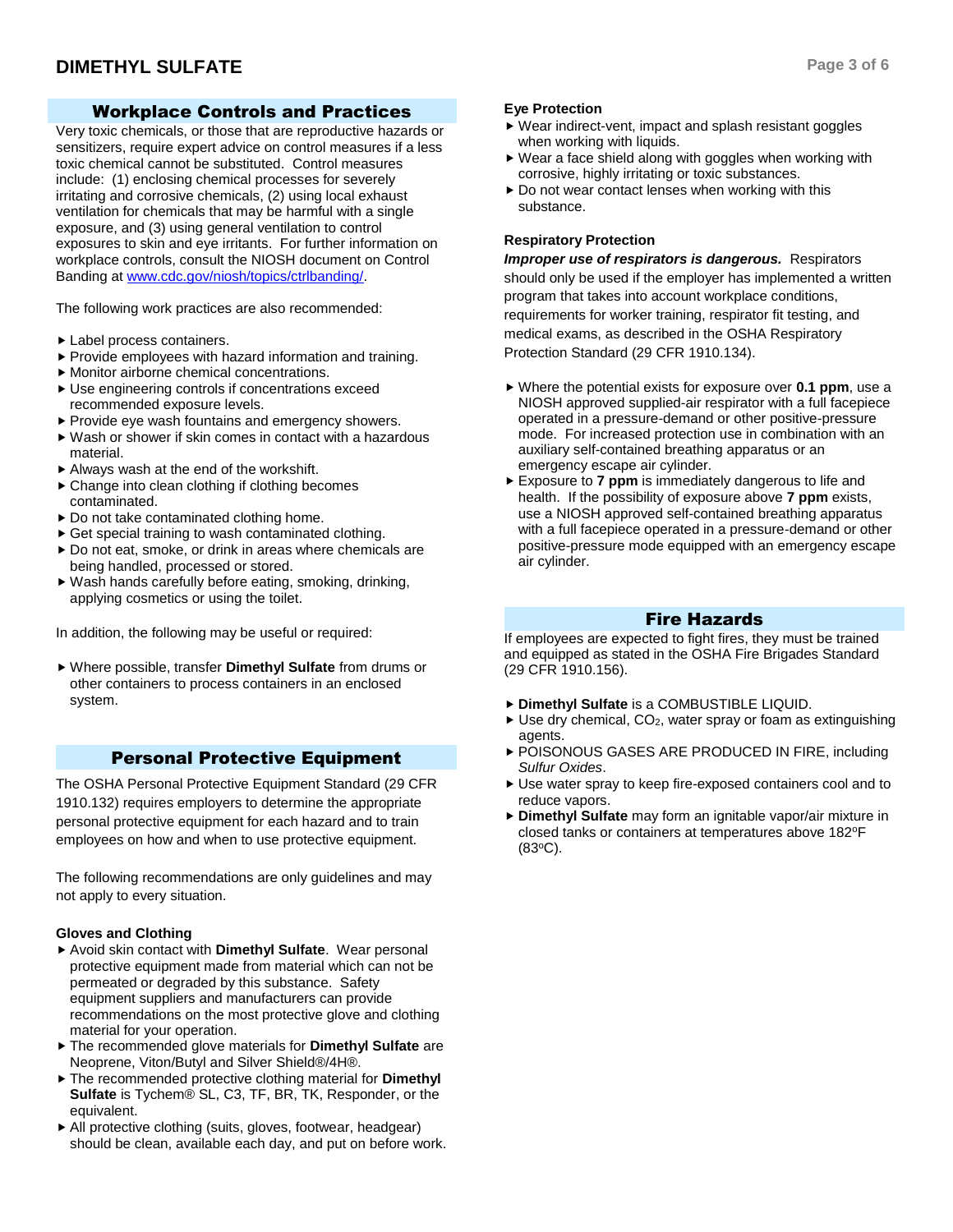# **DIMETHYL SULFATE Page 4 of 6**

#### Spills and Emergencies

If employees are required to clean-up spills, they must be properly trained and equipped. The OSHA Hazardous Waste Operations and Emergency Response Standard (29 CFR 1910.120) may apply.

If **Dimethyl Sulfate** is spilled or leaked, take the following steps:

- Evacuate personnel and secure and control entrance to the area.
- Eliminate all ignition sources.
- Absorb liquids in dry sand, earth, or a similar material and place into sealed containers for disposal.
- Ventilate, and then wash area after clean-up is complete.
- ▶ DO NOT wash into sewer unless neutralized with dilute (<10%) *Ammonia*.
- ► It may be necessary to contain and dispose of **Dimethyl Sulfate** as a HAZARDOUS WASTE. Contact your state Department of Environmental Protection (DEP) or your regional office of the federal Environmental Protection Agency (EPA) for specific recommendations.

### Handling and Storage

Prior to working with **Dimethyl Sulfate** you should be trained on its proper handling and storage.

- A regulated, marked area should be established where **Dimethyl Sulfate** is handled, used, or stored.
- **Dimethyl Sulfate** reacts violently with *concentrated* AMMONIA and ignites on contact with BARIUM CHLORIDE.
- **Dimethyl Sulfate** is not compatible with OXIDIZING AGENTS (such as PERCHLORATES, PEROXIDES, PERMANGANATES, CHLORATES, NITRATES, CHLORINE, BROMINE and FLUORINE); STRONG ACIDS (such as HYDROCHLORIC, SULFURIC and NITRIC); STRONG BASES (such as SODIUM HYDROXIDE and POTASSIUM HYDROXIDE); and SODIUM AZIDE.
- **Dimethyl Sulfate** decomposes in WATER and MOIST AIR to form corrosive *Sulfuric Acid*.
- Store in tightly closed containers in a cool, well-ventilated area away from MOISTURE and WATER.
- ▶ Sources of ignition, such as smoking and open flames, are prohibited where **Dimethyl Sulfate** is used, handled, or stored in a manner that could create a potential fire or explosion hazard.
- **Dimethyl Sulfate** corrodes METALS in the presence of MOISTURE.

# Occupational Health Information Resources

The New Jersey Department of Health offers multiple services in occupational health. These services include providing informational resources, educational materials, public presentations, and industrial hygiene and medical investigations and evaluations.

#### **For more information, please contact:**

New Jersey Department of Health Right to Know Program PO Box 368 Trenton, NJ 08625-0368 Phone: 609-984-2202 Fax: 609-984-7407 E-mail: rtk@doh.nj.gov Web address: http://nj.gov/health/workplacehealthandsafety/right-toknow/

*The Right to Know Hazardous Substance Fact Sheets are not intended to be copied and sold for commercial purposes.*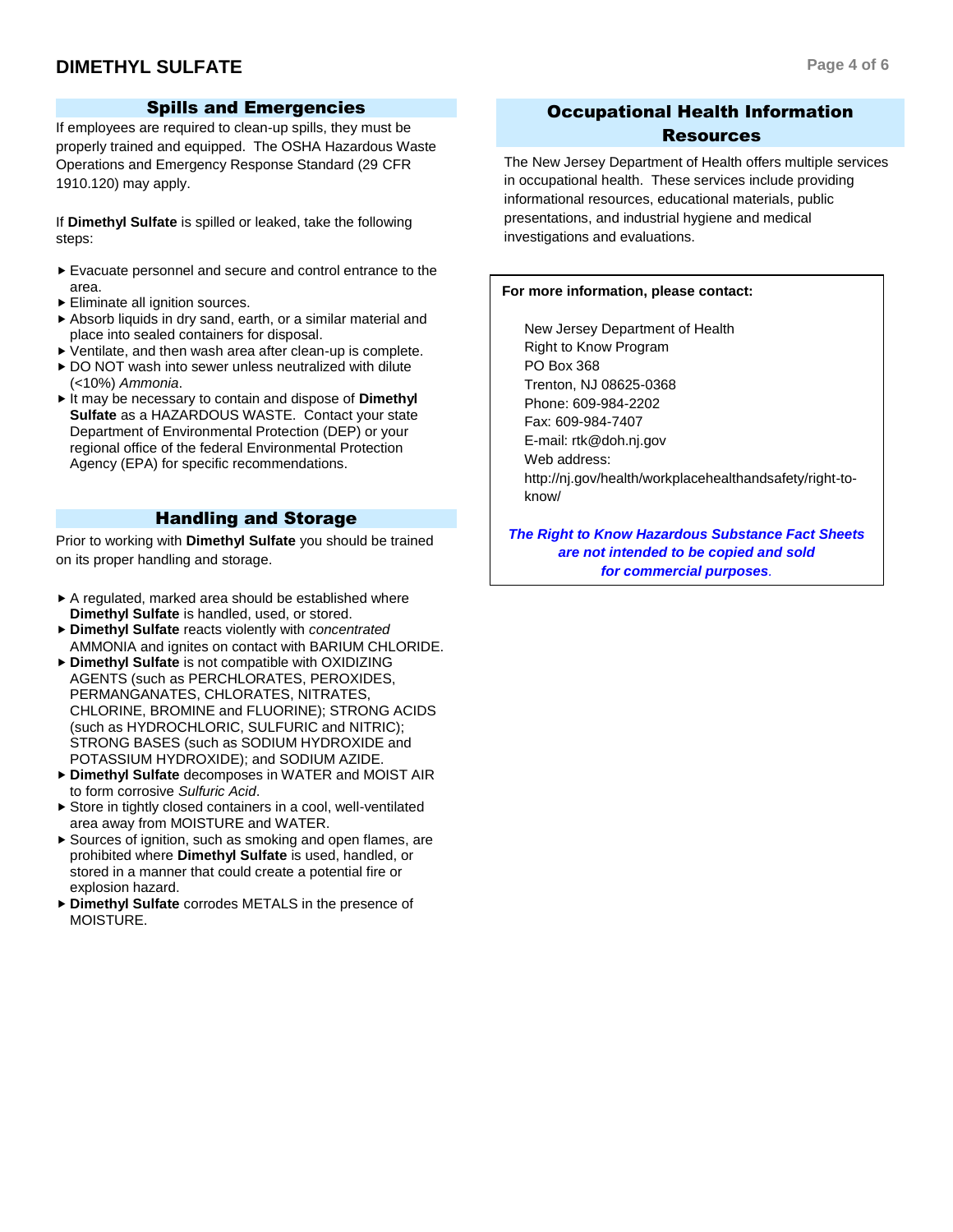# **DIMETHYL SULFATE Page 5 of 6**

#### **GLOSSARY**

**ACGIH** is the American Conference of Governmental Industrial Hygienists. They publish guidelines called Threshold Limit Values (TLVs) for exposure to workplace chemicals.

**Acute Exposure Guideline Levels** (AEGLs) are established by the EPA. They describe the risk to humans resulting from once-in-a lifetime, or rare, exposure to airborne chemicals.

**Boiling point** is the temperature at which a substance can change its physical state from a liquid to a gas.

A **carcinogen** is a substance that causes cancer.

The **CAS number** is unique, identifying number, assigned by the Chemical Abstracts Service, to a specific chemical.

**CFR** is the Code of Federal Regulations, which are the regulations of the United States government.

A **combustible** substance is a solid, liquid or gas that will burn.

A **corrosive** substance is a gas, liquid or solid that causes destruction of human skin or severe corrosion of containers.

The **critical temperature** is the temperature above which a gas cannot be liquefied, regardless of the pressure applied.

**DEP** is the New Jersey Department of Environmental Protection.

**DOT** is the Department of Transportation, the federal agency that regulates the transportation of chemicals.

**EPA** is the Environmental Protection Agency, the federal agency responsible for regulating environmental hazards.

**ERG** is the Emergency Response Guidebook. It is a guide for emergency responders for transportation emergencies involving hazardous substances.

**Emergency Response Planning Guideline** (ERPG) values provide estimates of concentration ranges where one reasonably might anticipate observing adverse effects.

A **fetus** is an unborn human or animal.

A **flammable** substance is a solid, liquid, vapor or gas that will ignite easily and burn rapidly.

The **flash point** is the temperature at which a liquid or solid gives off vapor that can form a flammable mixture with air.

**IARC** is the International Agency for Research on Cancer, a scientific group.

**Ionization Potential** is the amount of energy needed to remove an electron from an atom or molecule. It is measured in electron volts.

**IRIS** is the Integrated Risk Information System database on human health effects that may result from exposure to various chemicals, maintained by federal EPA.

**LEL** or **Lower Explosive Limit**, is the lowest concentration of a combustible substance (gas or vapor) in the air capable of continuing an explosion.

**mg/m3** means milligrams of a chemical in a cubic meter of air. It is a measure of concentration (weight/volume).

A **mutagen** is a substance that causes mutations. A **mutation** is a change in the genetic material in a body cell. Mutations can lead to birth defects, miscarriages, or cancer.

**NFPA** is the National Fire Protection Association. It classifies substances according to their fire and explosion hazard.

**NIOSH** is the National Institute for Occupational Safety and Health. It tests equipment, evaluates and approves respirators, conducts studies of workplace hazards, and proposes standards to OSHA.

**NTP** is the National Toxicology Program which tests chemicals and reviews evidence for cancer.

**OSHA** is the federal Occupational Safety and Health Administration, which adopts and enforces health and safety standards.

**PEOSHA** is the New Jersey Public Employees Occupational Safety and Health Act, which adopts and enforces health and safety standards in public workplaces.

**Permeated** is the movement of chemicals through protective materials.

**ppm** means parts of a substance per million parts of air. It is a measure of concentration by volume in air.

**Protective Action Criteria** (PAC) are values established by the Department of Energy and are based on AEGLs and ERPGs. They are used for emergency planning of chemical release events.

A **reactive** substance is a solid, liquid or gas that releases energy under certain conditions.

**STEL** is a Short Term Exposure Limit which is usually a 15 minute exposure that should not be exceeded at any time during a work day.

A **teratogen** is a substance that causes birth defects by damaging the fetus.

**UEL** or **Upper Explosive Limit** is the highest concentration in air above which there is too much fuel (gas or vapor) to begin a reaction or explosion.

**Vapor Density** is the ratio of the weight of a given volume of one gas to the weight of another (usually *Air*), at the same temperature and pressure.

The **vapor pressure** is a force exerted by the vapor in equilibrium with the solid or liquid phase of the same substance. The higher the vapor pressure the higher concentration of the substance in air.